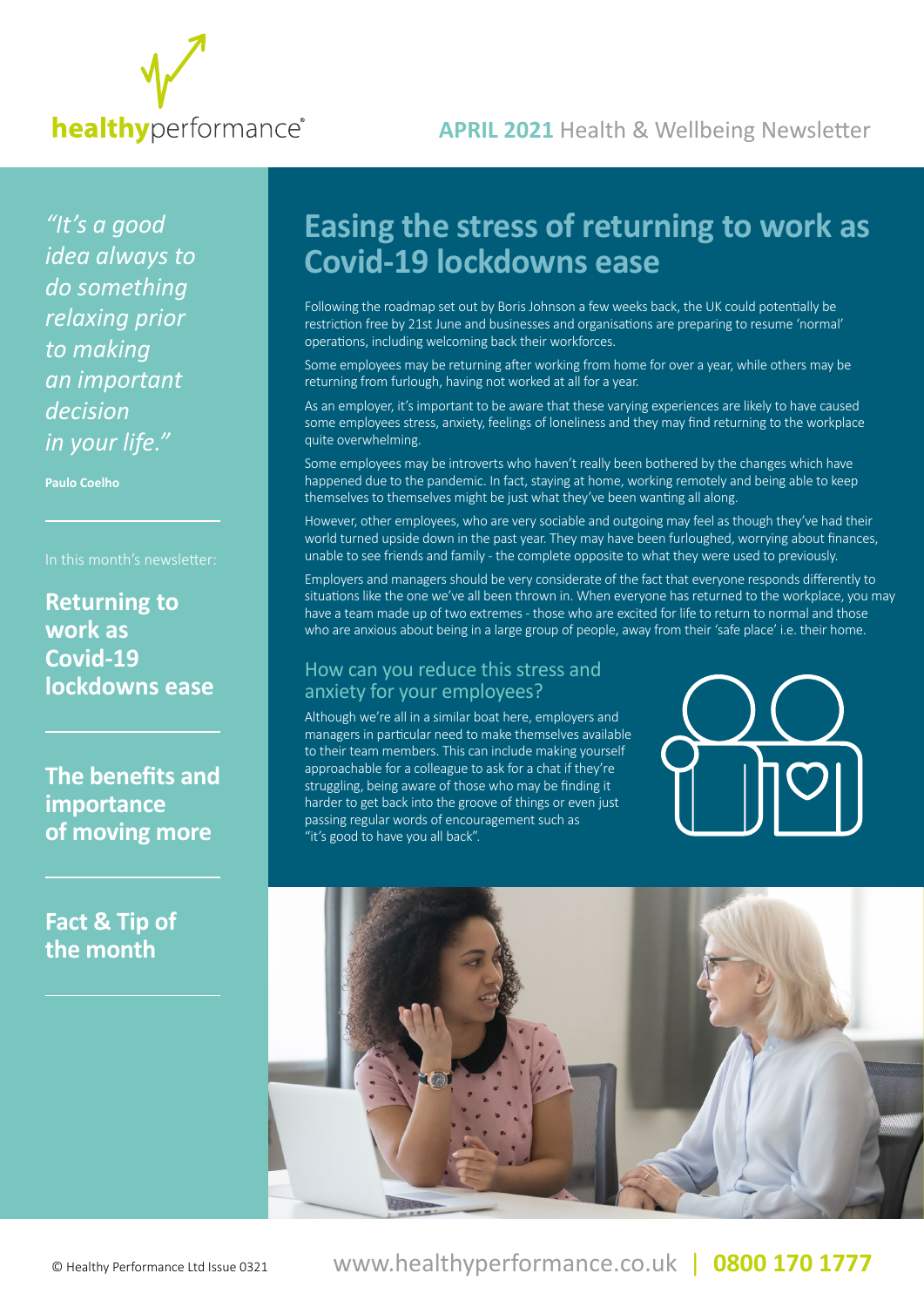#### Communication is key

For those employees who are anxious about returning from a safety perspective, providing regular communication is important. Make sure everyone is aware about procedures that are in place to protect everyone. Regular team meetings are a great way to provide employees with the opportunity to share their concerns but also any ideas that they may have.

#### Encourage your team to be a team again

After a long period of working separately and being unable to socialise in our usual way, a lot of people may feel that they have lost some of their social skills. Introduce some team building exercises to help everyone feel at ease, get back into the swing of things and learn to laugh together again. After all, a happy, social team is much better than a group of people who don't feel as though they can bounce ideas back and forth.

#### Look out for subtle changes in behaviour

Upon returning to the workplace, you may notice some subtle changes in behaviour in some members of your team - these are the people that you may want to just pull aside and check that everything is ok.

Things to look out for include:

- **Decreased productivity** this could mean that they're just struggling to adjust to a full working week, or working with an office full of people, but it could also mean that their mental health isn't great, and they could need some extra support. It doesn't hurt to ask!
- **Changes in appearance** no, we don't mean dodgy hair styles from the attempts at cutting our own hair, but more so someone who used to be very well presented who may not be taking quite as good care of themselves. Neglected appearance and poor hygiene can be signs and symptoms of depression.
- **Changes in personality** someone who was previously very social and outgoing may now appear quiet and withdrawn.
- **Changes in attitude** you may notice someone acting uncharacteristically irritable or someone who may be struggling to cooperate with others.

CIPD state on their website that some of the typical signs and symptoms of poor or declining mental health include:

- Working long hours or not taking breaks
- Increased sickness absence or lateness
- Mood changes
- Distraction, indecision or confusion
- Withdrawal
- Irritability, anger or aggression
- Uncharacteristic performance issues
- Over-reaction to problems or issues
- Disruptive or anti-social behaviour

However, if one or more of these signs are observed, it does not automatically mean that an individual is experiencing poor mental health but it should be a prompt for a manager to have a wellbeing conversation just take care not to make any assumptions.

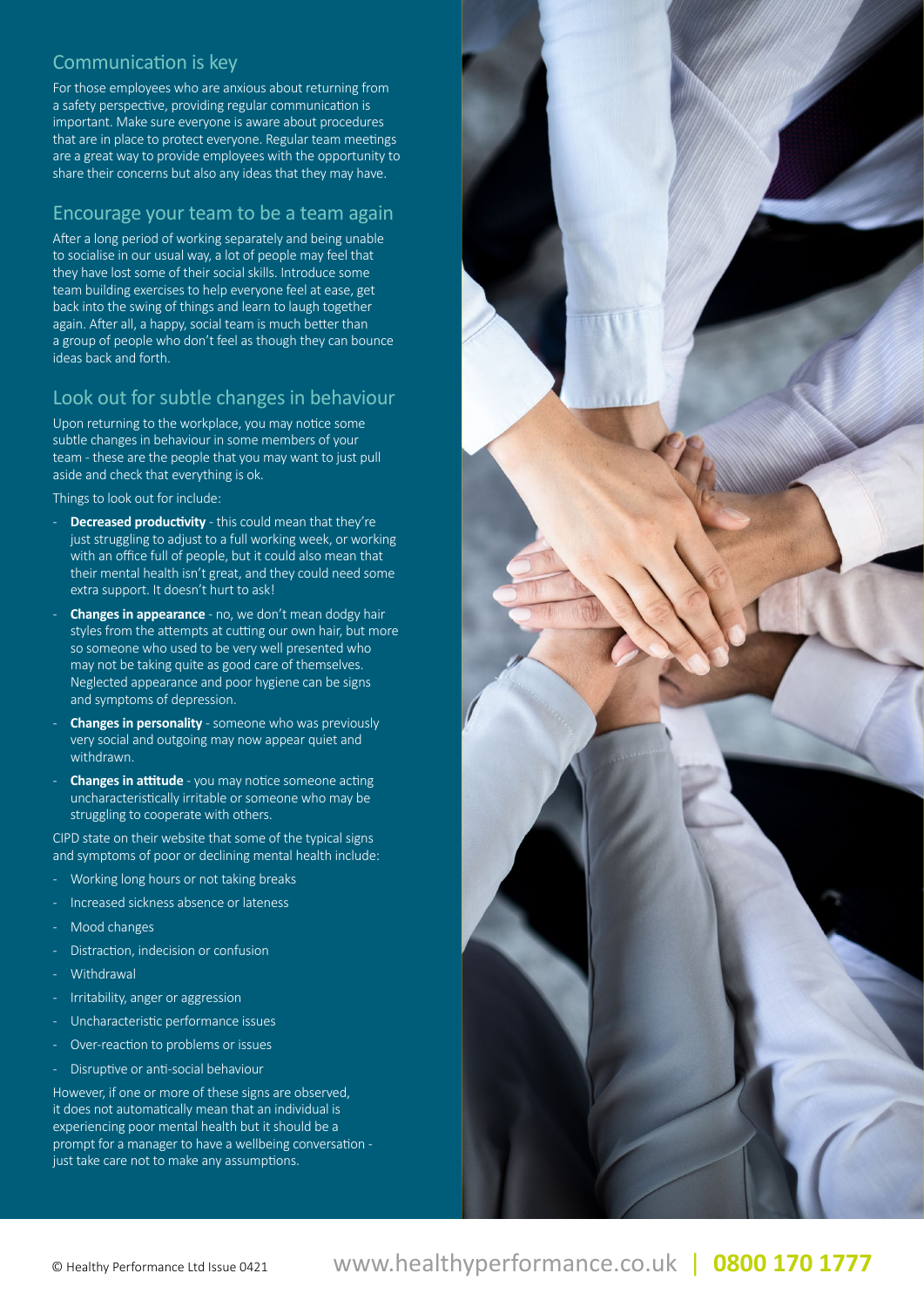# **The benefits and importance of moving more**

When most people hear healthy movement, they think exercise or long-winded gym sessions or looking better or weight loss. But, movement is so much more than vanity and doesn't have to involve 'working out'.

Human life has become structured in a way that makes it very easy for us to avoid movement - even more so in the last 12 months.

We sit down to travel to work. At work we sit at our desks for 8 hours a day. Then we come home, and we sit down to relax until it's time to go to bed.

With many of us now working from home it's even easier to forget about moving. Getting lost in our screens and eating at our makeshift desks may have become the norm now that we're no longer able to go for lunchtime walks with our colleagues and some days you may find yourself moving no further than from your desk to the fridge and back.

But it's important to remember that that's not what our bodies are built for. Creaky knees, stiff backs and getting breathless from going up the stairs aren't only signs that you aren't as healthy as you could be, but also that you aren't getting enough quality daily movement.

**So how can moving more benefit the health of our bodies?**

#### Musculoskeletal Fitness

**Think of your body like a car** - if you don't run it regularly, it's going to slowly

**Movement is essential for maintaining joint health** - use of joints naturally

**Regular movement also improves our posture** - poor posture isn't necessarily down to 'bad habit' as physical reasons can include inflexible

encourage slumping and tips your body forward and off balance.



#### Heart Health

Being inactive and living a sedentary lifestyle can lead to fatty material building up in your arteries. If the arteries that carry blood to your heart get damaged and clogged, this can lead to a heart attack.

It's often forgotten that the heart is a muscle. When we think of exercise we think about our chest or our quads but just like any other muscle, the heart needs physical activity to help it work properly.

According to the British Heart Foundation, being active can reduce your risk of developing some heart and circulatory diseases by as much as 35%.

About one in every five cases of coronary heart disease in developed countries is due to physical inactivity. Regular, moderate-intensity physical activity reduces the risk of developing coronary heart disease and can reduce the likelihood of dying from heart disease. However, about 7 out of every 10 women and 6 in every 10 men in the UK are not active enough to protect themselves against coronary heart disease.